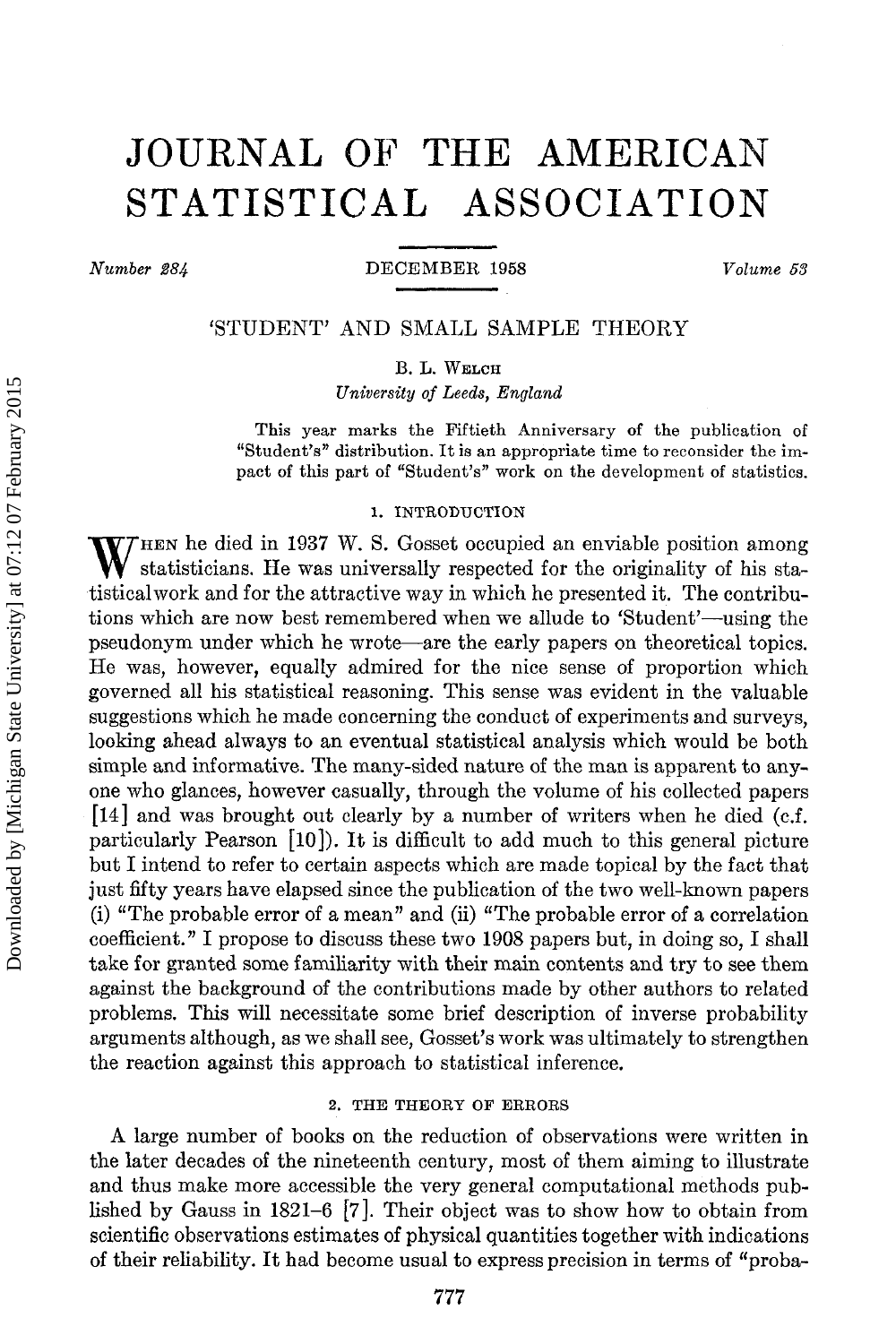ble errors" and most authors made at least some brief attempt to say how a "probable error" was to be interpreted in terms of probability theory. A typical statement, for instance, is the following from an American text by W. W. Johnson [9, p. 50].

"The probable error of a final result is frequently written after it with the sign  $\pm$ . Thus, if the final determination of an angle is given as  $36^{\circ} 42'$ .  $3 \pm 1'$ . 22, the meaning is that the true value of the angle is exactly as likely to lie between the limits thus assigned (that is, between 36° 41' .08 and 36° 43' .52) as it is to lie outside of these limits."

In thus asserting the equal likelihood that a "true" value will be contained within or excluded from the assigned range, writers on the theory of errors almost invariably had in mind a hypothetical long run of repetitions, consisting not only of the results one might obtain by repeating the measurements on the same true quantity but also by measuring other true quantities of a similar nature. Out of this global set of hypothetical repetitions one might then, in theory, construct the sub-set for which the measurements are identical with those actually realized in the investigation under review. The assertion then made was that, *in this sub-set,* on 50 per cent of occasions the true quantity being measured would lie in the range calculated with the aid of the probable error formula.

That the accuracy of such probability statements depends among other things on prior assumptions about the distribution of the true values being presented for measurement was of course well known; it was also realized that, if the number of measurements made is small, as it is very apt to be in practice, a change in the prior assumption can seriously alter the probability which should be associated with the calculated limits. Since, however, this does not seem to have been regarded as a matter of great importance, one must conclude that contemporary scientific users of the method of least squares were as a rule content with it simply as a very convenient method of estimation. They were happy to have standard errors (or probable errors) as indicating, in a broad comparative way, the merits of the estimates obtained, but the exact expression of probability, derived from an application of the Bayes-Laplace method, must to the majority of them have been of secondary importance.

The position of the application of inverse probability theory has not, in the opinion of the present writer, changed much down to the present day, despite the illuminating attempts by Jeffreys [8] to put the choice of prior distribution functions on a rational basis and to remove the whole theory from the context of a frequency interpretation of probability.

#### 3. SMALL SAMPLE THEORY OF THE MEAN

In the presence of this overriding uncertainty about prior distribution functions of true values, writers approaching the subject from this viewpoint could comfortably overlook several other difficulties. In particular it was customary to derive a standard error of a mean by using the observed minimized sum of squares, but in calculating probable error therefrom the random fluctuation of this quantity was ignored. For in fact if the data were sufficiently sparse for this fluctuation to matter, the assumed prior distribution for the true values would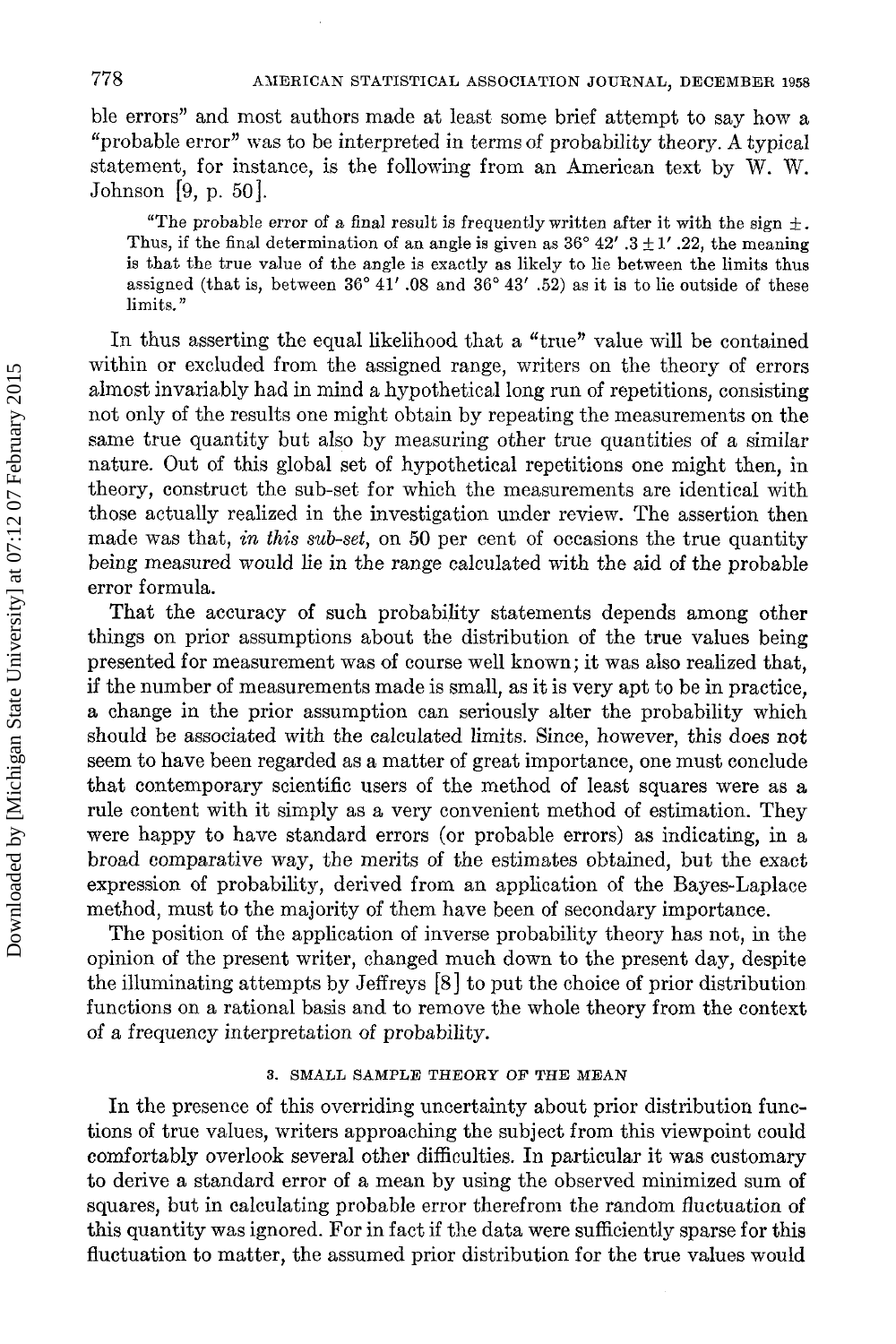$'$ STUDENT'  $'$ 

at the same time become of critical importance. This was realized by no one better than F. Y. Edgeworth, who nevertheless did in 1883 still consider it worth while to develop the small sample theory of a mean value to some extent [2]. In describing what he had to say in this context I shall translate his remarks from the language of the theory of errors to that of present-day statistics, but trust that otherwise I shall not alter the sense.

Suppose  $x_1, x_2, \cdots, x_n$  are independent Gaussian variables with expectation  $\mu$  and standard deviation  $\sigma$ . Denoting them collectively by S, we may write their distribution, for given  $\mu$  and  $\sigma$ , as

$$
f(S \mid \mu, \sigma) dS = (2\pi)^{-n/2} \sigma^{-n} \exp \left\{-2^{-1} \sigma^{-2} \sum (x - \mu)^2\right\} dx_1 \cdots dx_n.
$$
 (1)

Suppose also that we are given a prior distribution  $g(\mu, \sigma) d\mu d\sigma$ , for  $\mu$  and  $\sigma$ . Then the *joint* distribution of sample and parameters is

$$
h(S, \mu, \sigma)dSd\mu d\sigma = f(S \mid \mu, \sigma)g(\mu, \sigma)dSd\mu d\sigma.
$$
 (2)

The posterior distribution of  $\mu$  and  $\sigma$ , given a realized S, is therefore

$$
p(\mu, \sigma \mid S)d\mu d\sigma \propto h(S, \mu, \sigma)d\mu d\sigma \qquad (3)
$$

(the constant of proportionality being obtained by integrating out over  $\mu$  and  $\sigma$ ). The posterior distribution of  $\mu$  alone is then

$$
p(\mu \mid S)d\mu = \int_{\sigma=0}^{\infty} p(\mu, \sigma \mid S)d\mu d\sigma.
$$
 (4)

For the prior distribution,  $g(\mu, \sigma) d\mu d\sigma$ , Edgeworth assumed the form  $C\sigma^{-2}d\mu d\sigma$ which follows by taking  $\mu$  and  $\sigma$  to be independent and the precision constant  $h = (2^{-1/2}\sigma^{-1})$  to have a uniform distribution. Making the necessary substitutions  $[2, p. 367]$  he arrived at the equation

$$
p(\mu \mid S)d\mu = K\{1 + n(\bar{x} - \mu)^2 / \sum (x - \bar{x})^2\}^{-(n+1)/2} d\mu.
$$
 (5)

On writing  $t = \sqrt{n(n-1)}(\bar{x}-\mu)/[\sum (x-\bar{x})^2]^{1/2}$ , this yields

$$
p(t \mid S)dt \propto \{1 + t^2/(n-1)\}^{-(n+1)/2} dt. \tag{6}
$$

If *n* is large we may expand (6) in powers of  $(n-1)^{-1}$  to give

$$
p(t)dt \propto \exp \left\{-t^2/2 + (t^4 - 4t^2)/4(n - 1) + \text{etc.}\right\} dt. \tag{7}
$$

Edgeworth termed (5) a sub-exponential distribution and noted that the factor needed to give the "probable error" now differs from the standard Gaussian multiple, although, as equation  $(7)$  shows, with large enough n there is no difference. Since one has in practice to deal with small groups of observations it might appear that one should attach great importance to equation (5). Edgeworth never did so, however, because he realized that a change in the assumed form of  $g(\mu, \sigma)$  would have decisive influence. In equation (7) the corrective term  $(t^4 - 4t^2)/4(n-1)$  to the large sample result would have to be replaced by something else if  $g(\mu, \sigma)$  were altered. Unless, therefore, we possess, as Edgeworth did not, some unequivocal method of deciding upon  $g(\mu, \sigma)$ , we are not much further forward and the use of the Gaussian multiple, as generally practised, could scarcely be subjected to severe criticism.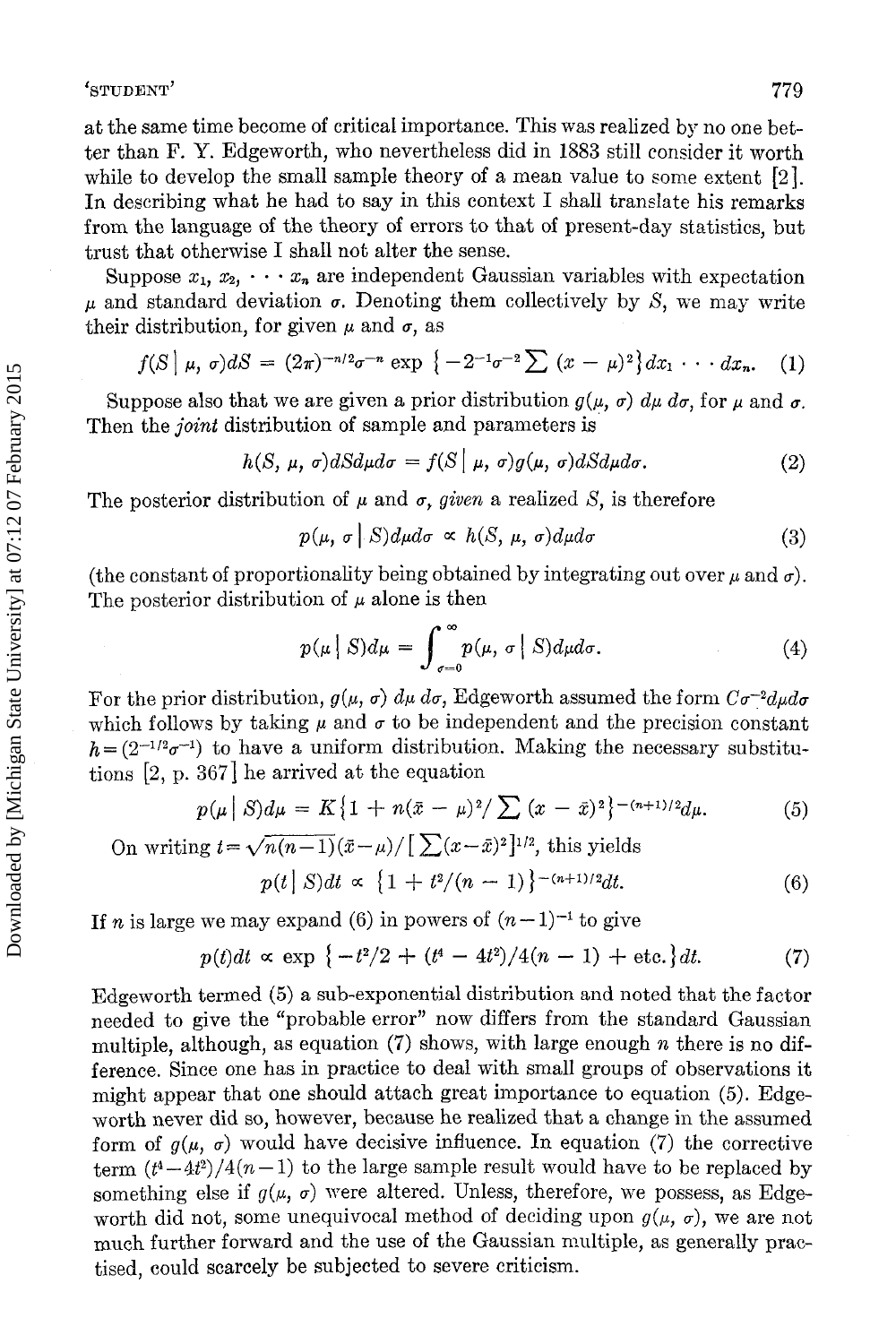When we come to consider Gosset's contribution to the problem of the mean we shall find him arriving by a different route, not at the same expression as (5), but at an expression of similar form, but, even so, with a very different interpretation. The present paper of Edgeworth was not, however, known to Gossetit has indeed been largely overlooked by statisticians-and we can only speculate what his reaction might have been had he seen it.

## 4. THE CORRELATION COEFFICIENT

At this point it will be convenient also to describe in a very formal way the general inverse probability approach to the problem of the correlation coefficient.

Suppose  $(x_i, y_i)$  are now *n* pairs of random variables, independent as between pairs, but each pair following the normal bivariate distribution with means  $\mu_x$ ,  $\mu_y$ , variances  $\sigma_x^2$ ,  $\sigma_y^2$  and covariance  $\rho \sigma_x \sigma_y$ . Again denoting the whole sample by *S,* we have therefore as its distribution for given values of the population parameters:

$$
f(S \mid \mu_x, \mu_y, \sigma_x, \sigma_y, \rho) dS
$$

$$
= \exp\left[-\frac{1}{2(1-\rho^2)}\sum\left\{\frac{(x_i-\mu_x)^2}{\sigma_x^2} - \frac{2\rho(x_i-\mu_x)(y_i-\mu_y)}{\sigma_x\sigma_y}\right.\right.\left.\left.+\frac{(y_i-\mu_y)^2}{\sigma_y^2}\right\}\right] \times \left\{\sigma_x\sigma_y\sqrt{1-\rho^2}\right\}^{-n}(2\pi)^{-n}d x_1 d y_1 \cdots d x_n d y_n.
$$
\n(8)

Then, if the prior distribution function of the parameters is  $g(\mu_x, \mu_y, \sigma_x, \sigma_y,$  $\rho$ ) $d\mu_x d\mu_y d\sigma_x d\sigma_y d\rho$ , the joint distribution of sample and parameters is given by

$$
h(S, \mu_x, \mu_y, \sigma_x, \sigma_y, \rho) = f(S | \mu_x, \mu_y, \sigma_x, \sigma_y, \rho)g(\mu_x, \mu_y, \sigma_x, \sigma_y, \rho) \qquad (9)
$$

where the differential elements  $dS \, d\mu_x \, d\mu_y \, d\sigma_x \, d\sigma_y \, d\rho$  must be appended to each side of the equation. The posterior distribution of the parameters *given S* is proportional to  $h(S_{\mu x}, \mu y, \sigma x, \sigma y, \rho)$  and hence the posterior distribution of  $\rho$ alone is

$$
p(\rho \mid S)d\rho \propto \int_{\mu_x} \int_{\mu_y} \int_{\sigma_x} \int_{\sigma_y} h(S, \mu_x, \mu_y, \sigma_x, \sigma_y, \rho) d\mu_x d\mu_y d\sigma_x d\sigma_y d\rho. \quad (10)
$$

The result of this analysis for the particular case where  $g(\mu_x,\mu_y,\sigma_x,\sigma_y,\rho)$  is taken to be uniform and where n is large was given in 1898 by K. Pearson and L. N. G. Filon [11]. If <sup>r</sup> is the sample correlation coefficient the posterior distribution of  $\rho$  is then normal with mean r and standard deviation  $(1-r^2)n^{-1/2}$ . (Pearson and Filon indeed gave the joint posterior distribution of all the parameters but this need not concern us for the moment.) Within limits we can alter  $g(\mu_x,\mu_y,\sigma_x,\sigma_y,\rho)$  considerably and still obtain the same large sample result. If *n* is not large enough, however, the choice of the form of  $g(\mu_x,\mu_y,\sigma_x,\sigma_y,\rho)$ will be critical and all the familiar objections to the method will begin to carry weight.

## 5. GOSSET'S DISCUSSION OF THE CORRELATION COEFFICIENT

In his 1908 paper on the correlation coefficient [12], Gosset mentions two typical questions. (i) He introduces the subject by referring to the problem of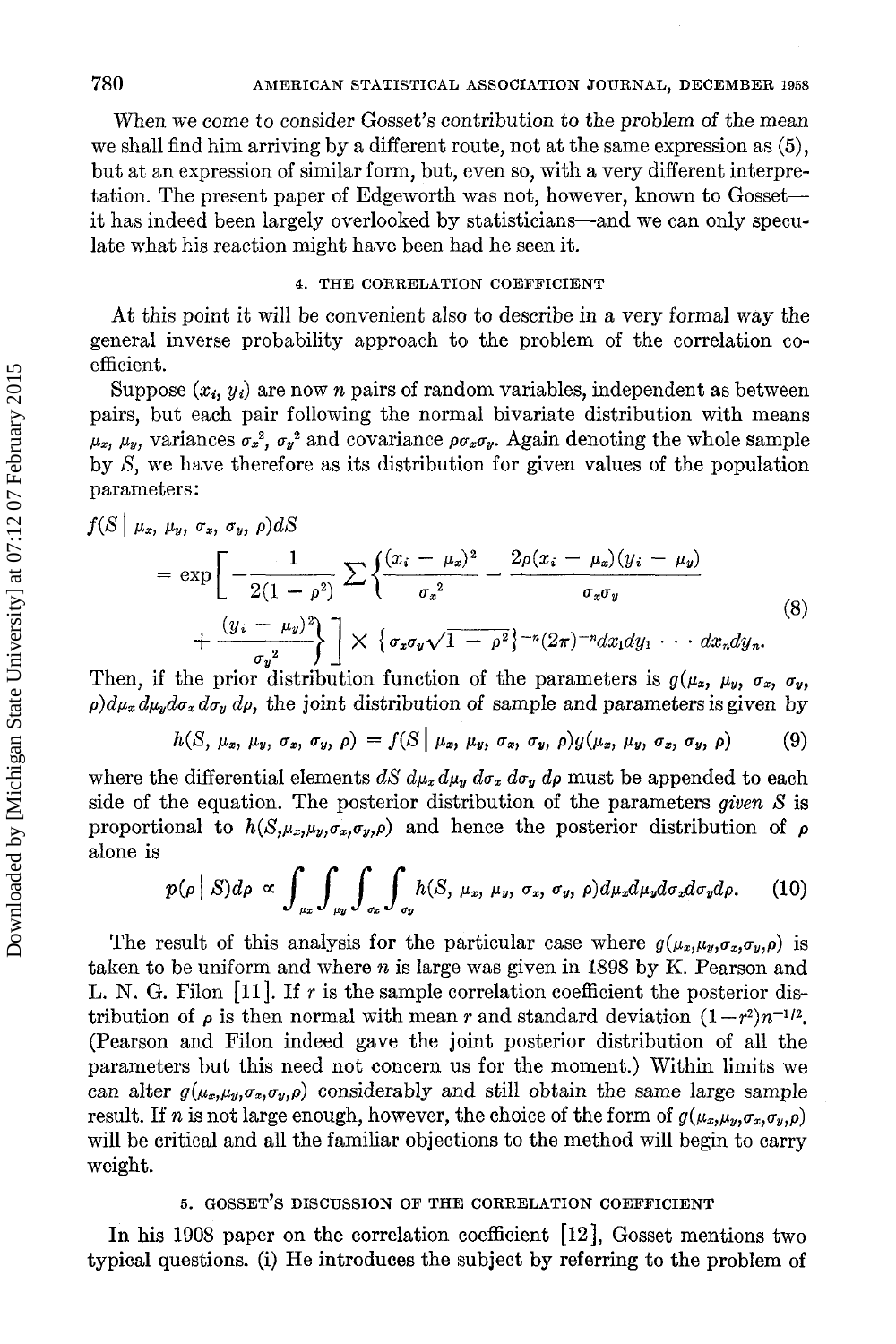judging whether an observed r is consistent with an assumed  $\rho$  (in his case  $\rho$  = 0), but also (ii) he states that "we require the probability that  $\rho$  for the population from which the sample is drawn shall lie between any given limits." (Gosset actually uses *R* for the population correlation coefficient but I have taken the liberty of changing his  $R$  to  $\rho$  in the present quotations to conform with modern usage. The important point is that Gosset did use different symbols for population and sample statistics). He continues [12, p. 302],

"It is clear that in order to solve this problem we must know two things: (1) the distribution of values of r derived from samples of a population which has a given  $\rho$ , and (2) the *a priori* probability that  $\rho$  for the population lies between any given limits. Now (2) can hardly ever be known, so that some arbitrary assumption must in general be made; when we know (1) it will be time enough to discuss what will be the best assumption to make, but meanwhile I may suggest two more or less obvious distributions. The first is that any value is equally likely between  $+1$  and  $-1$ , and the second that the probability that *x* is the value is proportional to  $1-x^2$ ; this I think is more in accordance with ordinary experience: the distribution of *a priori* probability would then be expressed by the equation  $y = \frac{3}{4}(1-x^2)$ .

But whatever assumption be made, it will be necessary to know (1), so that the solution really turns on the distribution of *r* for samples drawn from the same population."

Although he does not produce the sought solution in final mathematical form Gosset, by a mixture of empirical and theoretical reasoning which has often been admired, succeeds in telling us almost as much about the distribution of *r* as any symbolic expression could convey. However, since he could not write down in a short convenient way the expression for  $f(r|\rho)dr$ , he was unable to take the further step envisaged in the above quotation. For to complete his solution, given a prior probability distribution  $g(\rho)d\rho$ , he would have had to write down the joint distribution

$$
h(r, \rho)dr d\rho = f(r | \rho)g(\rho)dr d\rho \qquad (11)
$$

and then the posterior distribution of  $\rho$  given  $r$ 

$$
p(\rho \mid r) d\rho \propto h(r, \rho) d\rho \qquad (12)
$$

(the factor of proportionality being obtained by integrating out with respect to p). From (12), for given observed *r,* he could then have calculated the chance that  $\rho$  lies between any limits that might have been prescribed beforehand and thus have solved his second problem.

The solution of equation (12) is not, however, necessarily the same as that of equation (10) of our previous section. In (12) we are assuming, in calculating the posterior distribution of  $\rho$ , that  $r$  is the only feature of the sample that need be considered whereas formally (10) implies that we consider all the sample values, although in virtue of (8) the quantities needed reduce immediately to  $(x, \bar{y}, s_x, s_y \text{ and } r)$ . To investigate this further let us write

$$
f(S \mid \mu_x, \mu_y, \sigma_x, \sigma_y, \rho) = f(r \mid \rho) f(S \mid r, \mu_x, \mu_y, \sigma_x, \sigma_y, \rho) \tag{13}
$$

and

$$
g(\mu_x, \mu_y, \sigma_x, \sigma_y, \rho) = g(\rho)g(\mu_x, \mu_y, \sigma_x, \sigma_y | \rho).
$$
 (14)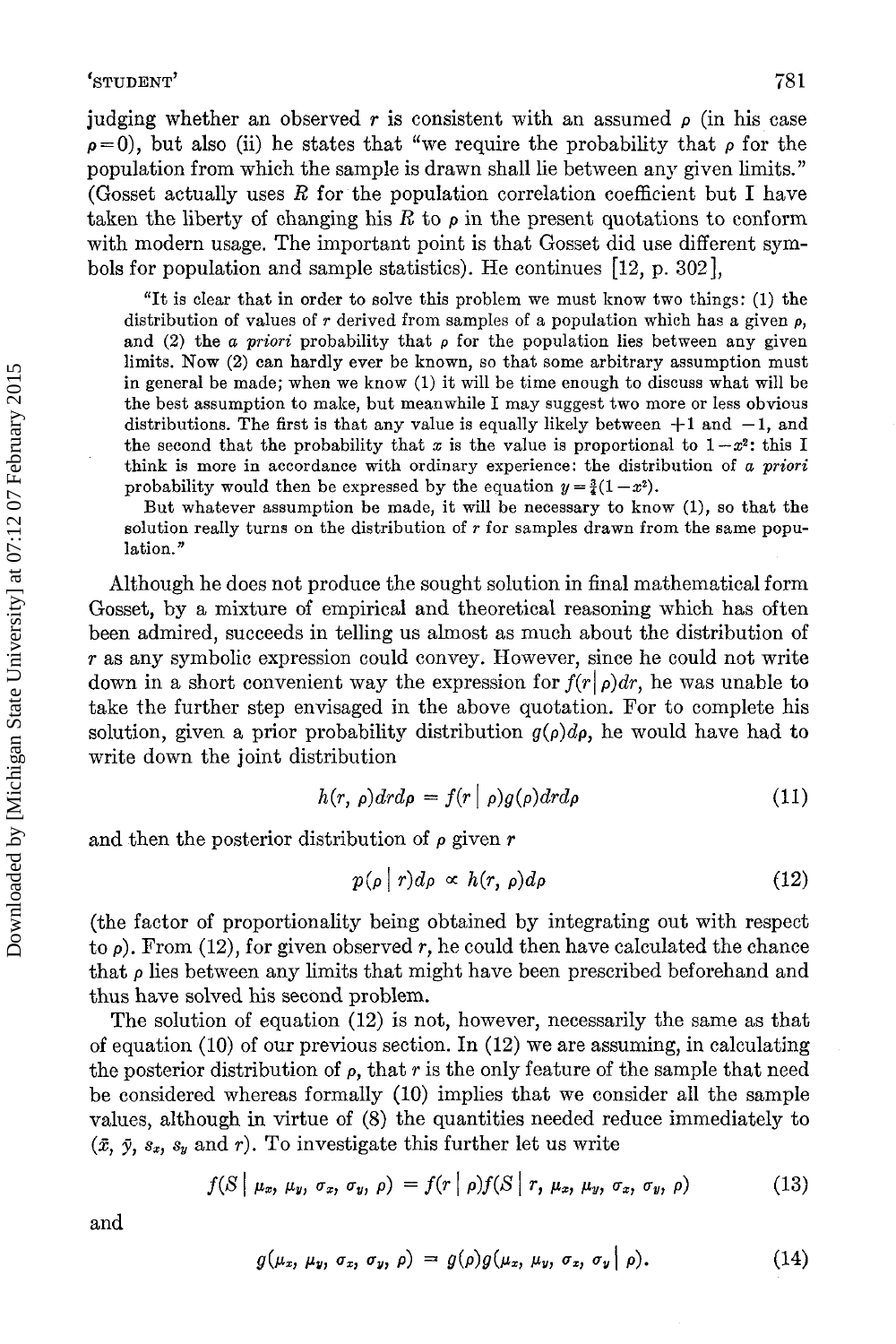We shall then have from (10) and (11)

$$
p(\rho \mid S) \propto h(r, \rho)
$$
  

$$
\cdot \int_{\mu_{x}} \int_{\mu_{y}} \int_{\sigma_{x}} \int_{\sigma_{y}} f(S \mid r, \mu_{x}, \mu_{y}, \sigma_{x}, \sigma_{y}, \rho) g(\mu_{x}, \mu_{y}, \sigma_{x}, \sigma_{y} \mid \rho) d\mu_{x} d\mu_{y} d\sigma_{x} d\sigma_{y}
$$
(15)

If the result of the integrations in (15) does not depend on  $\rho$  then  $p(\rho|S)$  is the same for all *S* leading to a given *r* and therefore (10) and (12) will give the same posterior distribution of  $\rho$ . This clearly will not always be the case irrespective of the form of  $g(\mu_x, \mu_y, \sigma_x, \sigma_y | \rho)$ , but it is not difficult to make a choice of  $g(\mu_x \mu_y \sigma_x \sigma_y | \rho)$  for which it will be the case (e.g. Jeffreys, [8], p. 152).

I am not concerned to pursue the matter beyond this point at the moment for all these assignations of prior probability have an uncomfortable air of contrivance about them and in the present situation there are other obvious grounds why *r,* alone, should enter into the picture. For, starting with the set of quantities  $(\bar{x}, \bar{y}, s_x, s_y \text{ and } r)$ , there is no other function of them which has a direct distribution depending upon  $\rho$  but not depending upon the nuisance parameters  $\mu_x$ ,  $\mu_y$ ,  $\sigma_x$  and  $\sigma_y$  in addition to  $\rho$ . Being, as we are in the situation which Gosset has in mind, completely ignorant about the values the nuisance parameters are likely to possess, any rule for making inferences about *p* which can be expressed in *exact* probability terms must therefore be based on the distribution of *r* alone among the sample quantities available. If there did not exist a quantity like *r* depending in its distribution only on the parameter *p* at issue or, if we were concerned rather with probability statements which were to be expressed in terms of *inequalities* the position might conceivably be changed, but, as it is, we are fortunate that we can here, as Gosset does, simplify at the outset and consider a single statistic *r* alone.

Even in Gosset's treatment there still remains the question of the prior distribution of  $\rho$ . He would have been forced to give more consideration to this if he had actually solved his main problem and found  $f(r|\rho)$ . However, as the above quotation shows, his assumed forms for  $g(\rho)$  are put forward only very tentatively and he might easily have decided to dispense with them on further consideration and have tried what he could do without any assumed prior knowledge at all.

# 6. GOSSET'S DISCUSSION OF THE MEAN

Although there are parts of Gosset's paper on the mean [13] which, as with his treatment of the correlation coefficient, suggest an outlook based ultimately on inverse probability, there is nowhere explicit reference to the prior functions which are an indispensable item in the practical working out of such an approach and in places we see indeed a very different outlook taking shape. The major part of the paper is concerned with an investigation of the direct probability distributions of the quantities

$$
s^{2} = \sum (x - \bar{x})^{2}/n \text{ and } z = (\bar{x} - \mu)/s \qquad (16)
$$

(We shall maintain Gosset's definition of <sup>8</sup> although most of us would use a divisor  $(n-1)$  and prefer to discuss, instead of z, the quantity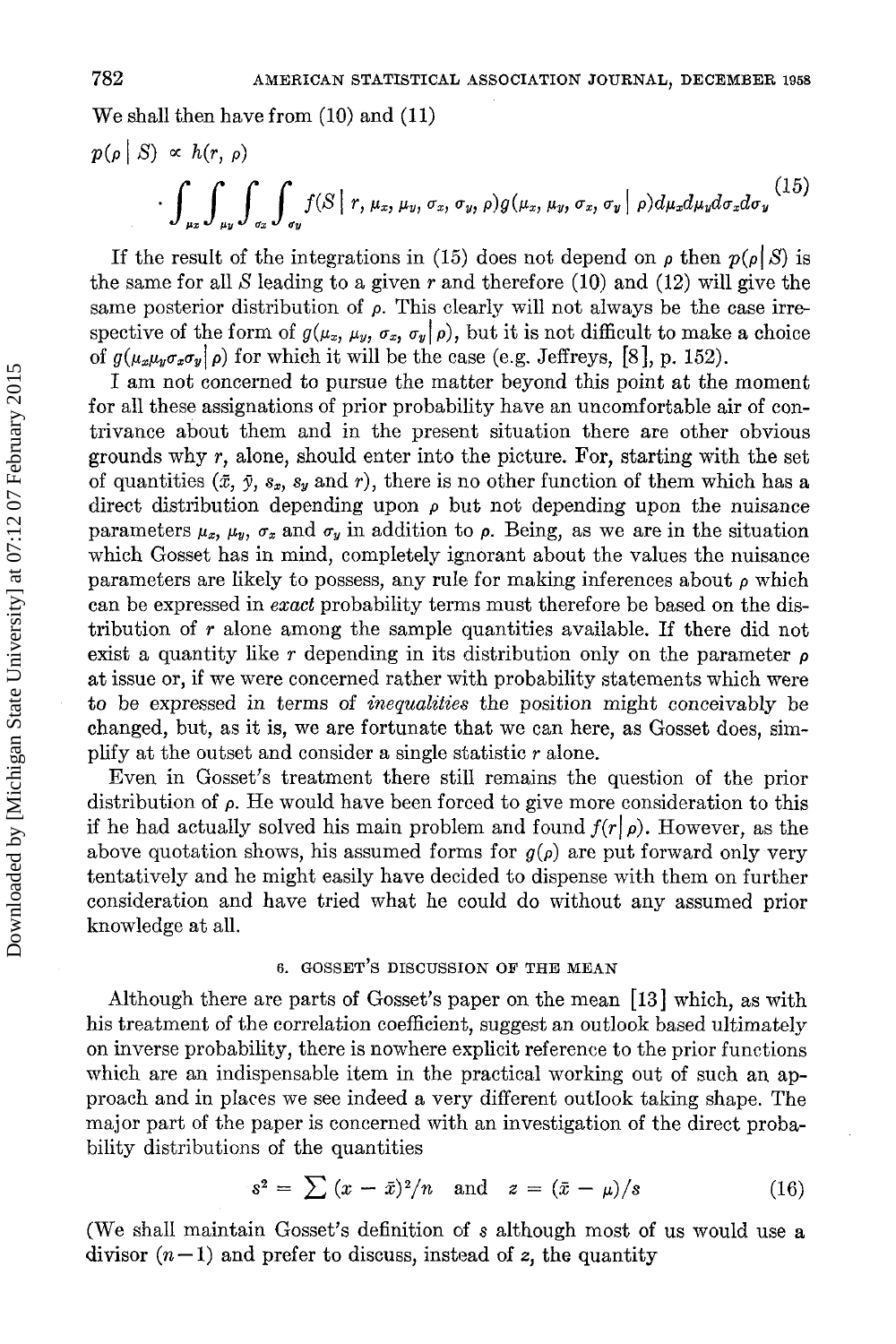Downloaded by [Michigan State University] at 07:12 07 February 2015 Downloaded by [Michigan State University] at 07:12 07 February 2015

$$
t = \sqrt{n(n-1)}(\bar{x} - \mu) / [\sum (x - \bar{x})^2]^{1/2} = \sqrt{(n-1)}z \tag{17}
$$

which tends to have unit standard deviation as *n* becomes large).

On this occasion Gosset succeeded in writing down the direct distributions sought and, in particular, he found

$$
p(z)dz \propto (1+z^2)^{-n/2}dz \tag{18}
$$

As R. A. Fisher ([4], p. 81) has noted, Gosset's discussion of the particular case  $n = 2$  is specially interesting. In this case we have the simple expressions

$$
s = |x_1 - x_2|/2 \text{ and } z = (x_1 + x_2 - 2\mu)/|x_1 - x_2|
$$
 (19)

and

$$
p(z)dz \propto (1+z^2)^{-1}dz.
$$
 (20)

The chance that  $z$  lies between any two values  $z_1$  and  $z_2$  is

$$
|\tan^{-1} z_2 - \tan^{-1} z_1| / \pi
$$

and in particular the chance is  $\frac{1}{2}$  that *z* lies between  $-1$  and  $+1$ . Symbolically

$$
\Pr\{-1 < (x_1 + x_2 - 2\mu) / \big| x_1 - x_2 \big| < 1\} = \frac{1}{2}.\tag{21}
$$

Thence we may deduce that

$$
\Pr\{(x_1 + x_2) - |x_1 - x_2| < 2\mu < (x_1 + x_2) + |x_1 - x_2| \} = \frac{1}{2} \quad (22)
$$
\ni.e.  $\Pr\{\mu \text{ lies between } x_1 \text{ and } x_2\} = \frac{1}{2}.$ 

\n(23)

In Gosset's own words ([13], p. 13), where he is first broaching the question of tabulating (18), this deduction is expressed thus:

"The table for  $n = 2$  can be readily constructed by looking out  $\theta = \tan^{-1} z$  in Chambers's tables and then  $0.5+\theta/\pi$  gives the corresponding value.

Similarly  $\frac{1}{2}$  sin  $\theta + 0.5$  gives the values when  $n = 3$ .

There are two points of interest in the  $n=2$  curve. Here  $s$  is equal to half the distance between the two observations.  $\tan^{-1} s/s = \pi/4$ , so that between  $+s$  and  $-s$ lies  $2 \times \pi/4 \times 1/\pi$  or half the probability, i.e. if two observations have been made and we have no other information, it is an even chance that the mean of the (normal) population will lie between them. On the other hand the second moment coefficient is<br>  $\frac{1}{\sqrt{t}} \int_0^{\pi/2} \tan^2 \theta d\theta = \frac{1}{\pi} \left[ \tan \theta - \theta \right]_0^{\pi/2} = \infty$ ,

$$
\frac{1}{\pi}\int_{-\pi/2}^{\pi/2} \tan^2 \theta d\theta = \frac{1}{\pi}\left[\tan \theta - \theta\right]_{-\pi/2}^{\pi/2} = \infty,
$$

or the standard deviation is infinite while the probable error is finite."

Later on, following the short table of the probability integral of *z* which he provides for  $n = 4(1)10$ , Gosset again gives expression to a similar interpretation  $([13], p. 20):$ 

"The tables give the probability that the value of the mean, measured from the mean of the population, in terms of the standard deviation of the sample, will lie between  $-\infty$  and z. Thus, to take the tables for samples of 6, the probability of the mean of the population lying between  $-\infty$  and once the standard deviation of the sample is 0.9622, or the odds are about 24 to 1 that the mean of the population lies between these limits.

The probability is therefore 0.0378 that it is greater than once the standard deviation and 0.0756 that it lies outside  $\pm 1.0$  times the standard deviation."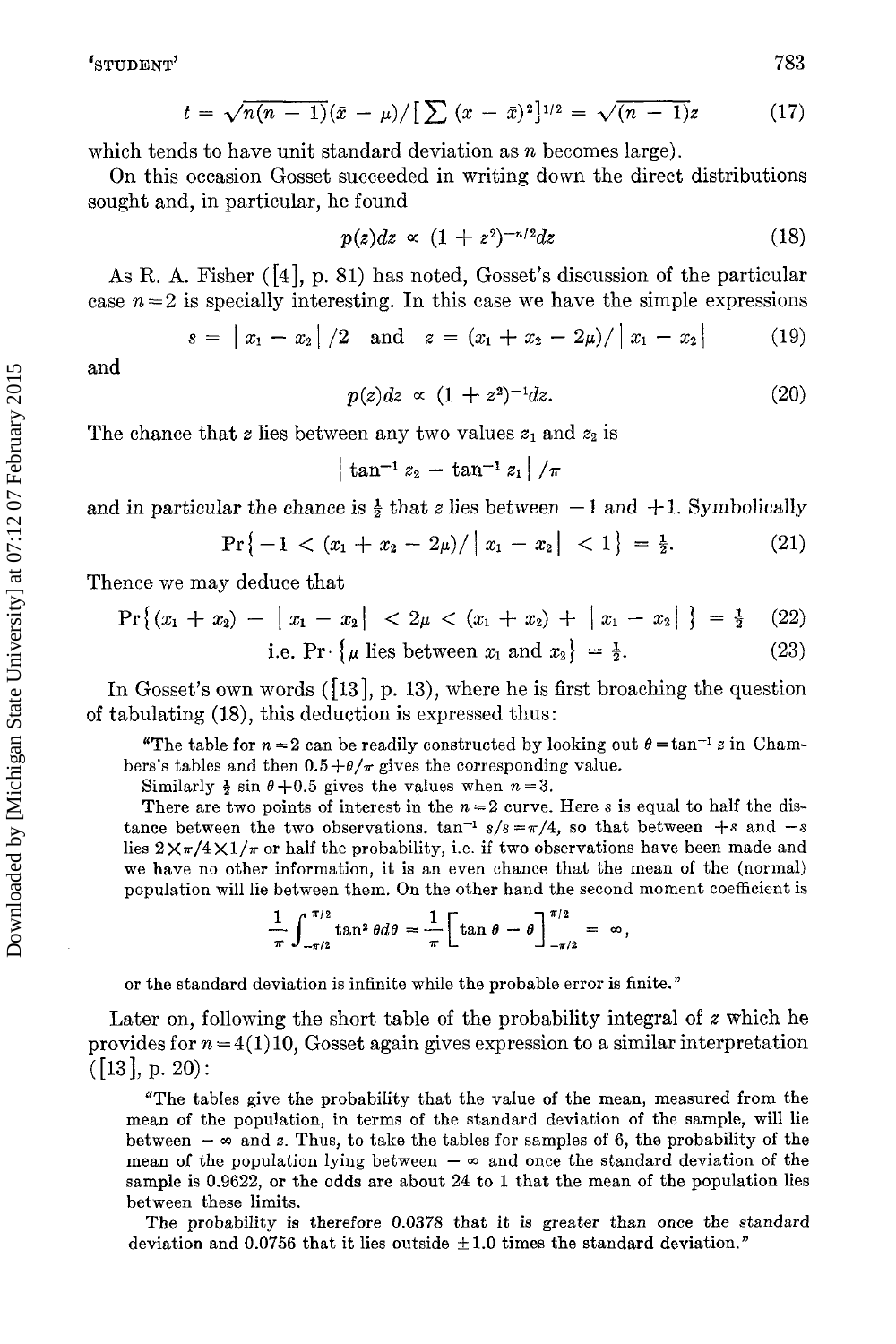In other words the table provides first the information that, for  $n = 6$ ,

$$
\Pr\{z = (\bar{x} - \mu)/s < 1\} = 0.9622\tag{24}
$$

and then again we may make the transition to an equivalent statement of which  $\mu$  is the subject, viz.

$$
Pr(\mu > \bar{x} - s) = 0.9622 \tag{25}
$$

and by symmetry this implies

$$
Pr(\mu < \bar{x} + s) = 0.9622 \approx 24/25. \tag{26}
$$

Furthermore, although  $\mu$  has become the subject of statements (23) and (26) the probability is still a direct one related to hypothetical repeated sampling from a population with fixed mean  $\mu$  and standard deviation  $\sigma$ . (The two above quotations are indeed separated in the text by the description of a sampling experiment where, among other things, the theoretical expression (18) is tested out on empirical material consisting of 750 samples of 4 from a given population). The status of the concept of probability is not changed by the mere alterations of emphasis which Gosset makes as he proceeds in these passages from one sentence to the next, for what he is saying at this point is deduced all the time from the direct distribution of *z* without the intervention of any further principles.

# 7. APPLICATION TO SPECIFIC EXAMPLES

Although Gosset was concerned with direct probabilities in the part of his paper to which allusion has just been made, as soon as he began to apply his results to specific examples he used language that to readers at that time might easily have suggested that a posterior probability interpretation in the Bayes-Laplace sense was intended. For instance, one of his sets of data relates to the additional hours of sleep obtained by 10 patients when given a certain hypnotic drug (Treatment 1) compared with the sleep obtained without hypnotic. The individual gains were  $0.7, -1.6, -0.2, -1.2, -0.1, 3.4, 3.7, 0.8, 0.0,$  and 2.0. These have mean  $\bar{x}=0.75$  and standard deviation  $s$  (using his definition) = 1.70. Of these figures Gosset writes (p. 20),

"First let us see what is the probability that 1 will on the average give increase of sleep; i.e, what is the chance that the mean of the population of which these experiments are a sample is positive.  $+0.75/1.70=0.44$ , and looking out  $z=0.44$  in the table for ten experiments we find by interpolating between 0.8697 and 0.9161 that 0.44 corresponds to 0.8873, or the odds are 0.887 to 0.113 that the mean is positive."

This is elliptic. All that Gosset's developed theory, supported by his tabulation, had shown was that

$$
\Pr\{z = (\bar{x} - \mu)/s < 0.44\} = 0.887. \tag{27}
$$

On making the kind of transition described in the previous section this becomes

$$
Pr(\mu > \bar{x} - 0.44s) = 0.887. \tag{28}
$$

Now Gosset's statement that the chance is 0.887 that  $\mu$  is positive can be obtained from (28) by substituting for  $\bar{x}$  the realized value 0.75 and for s the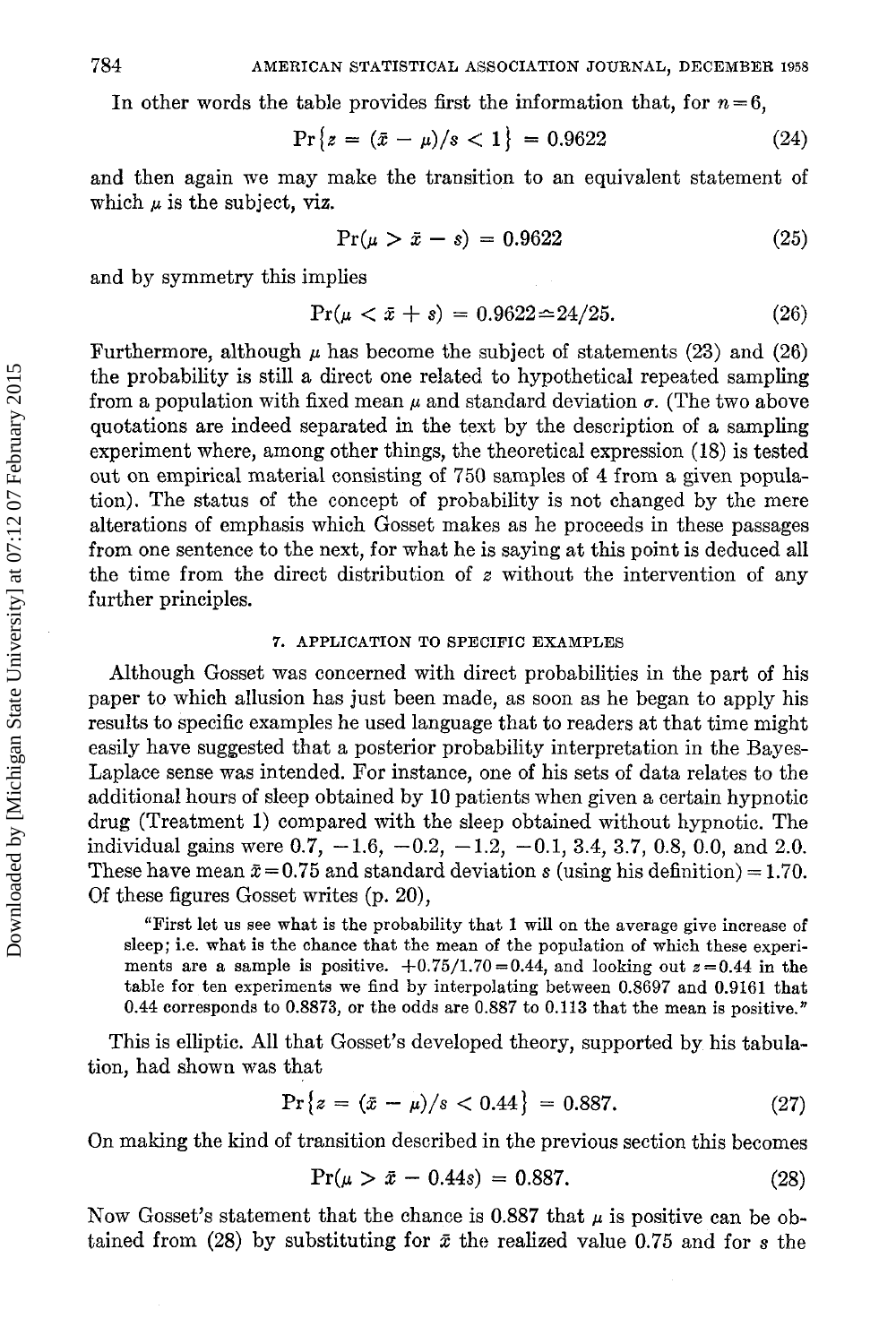# $'s$ TUDENT'  $'$

realized value 1.70. Thus  $\mu > 0$  can be regarded as a realized value of the random inequality  $\mu > (\bar{x}-0.44s)$ , which, in repeated samples, has a chance 0.887 of being satisfied. One may object that the random quantity  $(\bar{x}-0.44s)$ has been defined with the assistance of the figure 0.44 which is itself derived from the realized sample values, but this is a point which I shall not enter into, for it is in any case not certain that an interpretation on the present lines was what Gosset actually intended, despite some pointers in this direction from earlier sections. However, whatever he had in mind, there is no doubt that, by many readers, a stated chance that  $\mu > 0$  would automatically be regarded as a posterior probability such as might be deduced if some prior distribution of  $\mu$  and  $\sigma$  were available. It is perfectly true that Gosset mentions no such prior function in the present context and therefore strictly should not be suspected here of using the classical inverse probability argument. It is also true, however, that particularly at the time he was writing, users of the Bayes-Laplace method often introduced prior distributions almost by sleight of hand and he would not have been out of fashion if he had been doing something similar. This practice was relatively innocuous when large samples were available, but in Gosset's work, which was avowedly designed to deal with very small samples, a tacit and unreasoned adoption of a particular prior distribution function could have been fatal to his purpose. Possibly to prevent any chance of misunderstanding, in later papers he abandoned the present kind of statement, as far as I am aware altogether, and gave his conclusions*in* the form of a direct summary of the type: $\text{if } \mu = 0$  then a value  $z = \bar{x}/s$  less than that observed will occur with probability 0.887 and a greater value with probability 0.113, i.e. not sufficiently rarely to throw doubt upon the hypothesis that  $\mu = 0$ . Whether such statements, impeccable as they are as deductions from the initial assumptions, are in fact ever in themselves sufficient for action is arguable. But at least they have the merit of being easily understood.

# 8. THE NATURE OF GOSSET'S ACHIEVEMENT

I have thus far chosen to emphasize the *position* of these papers of Gosset *in* the context of the *views* of statistical inference current at *his* time. I am, however, far from wishing to imply that he himself was much concerned with any theory of inference, suggestive as some of his remarks may have been on this score. He was primarily interested to find the distribution of rand *z* in direct sampling from normal populations and the occasional references he makes to the problem of inference are, perhaps, no more than an acknowledgment of its existence. It is then as an extension of our knowledge of direct sampling distributions that he would have wished the 1908 papers to be assessed. If, as it happens, I have said very little above about the actual derivations, it *is* only because the facts are so well known. There may be readers who are not greatly impressed by the papers on account of the incompleteness of the mathematical proofs *which* are given, but the final verdict of mathematical *statisticians* will, I believe, be that they have lasting value. They have the rare quality of showing us how an exceptional man was able to make mathematical progress without paying too much regard to the rules. He fortified what he knew with some tentative guessing, but this was backed by subsequent careful testing of *his*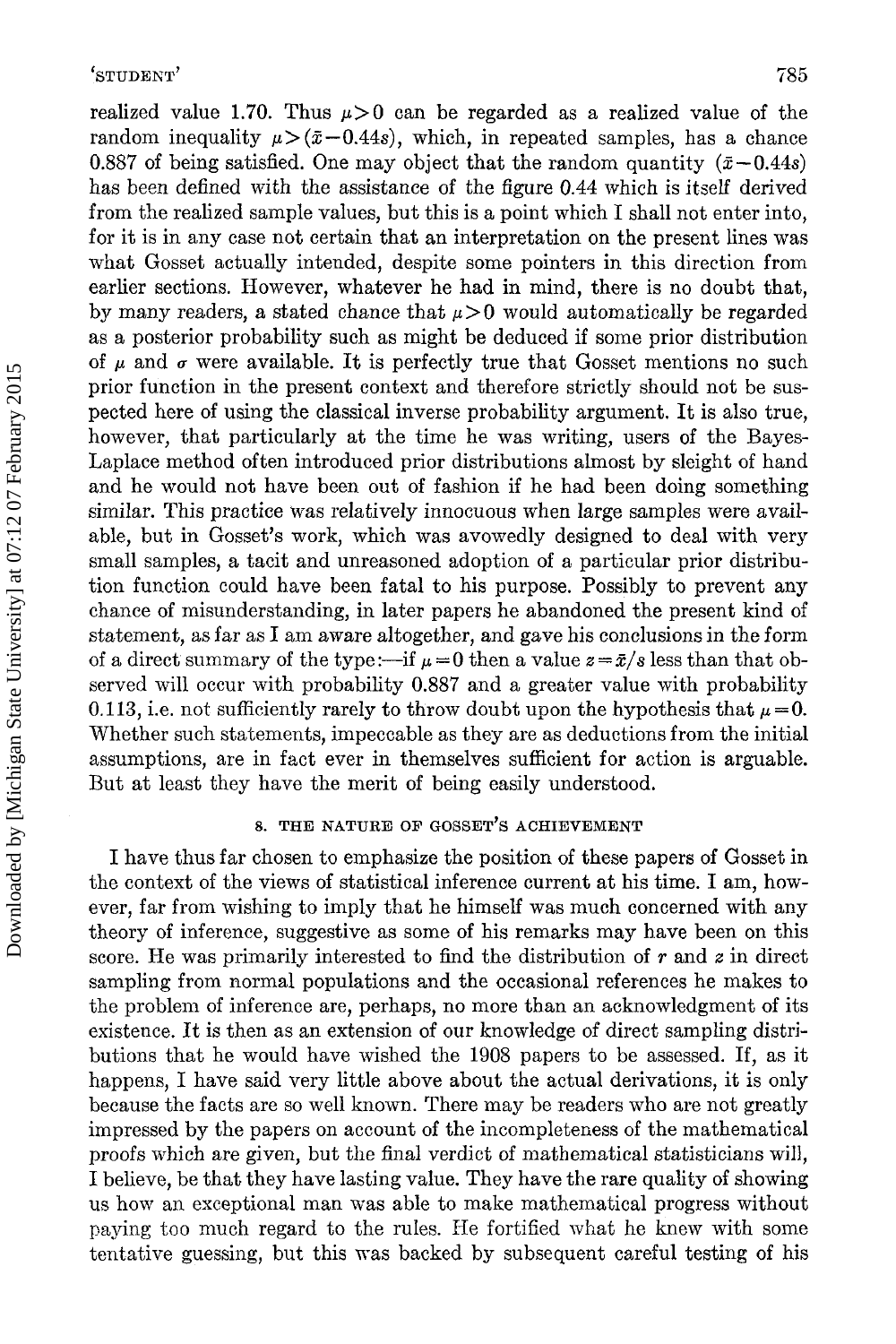results. In this he exemplifies an attitude more common, perhaps, to mathematical innovators than they care sometimes to admit. We have become accustomed to-day to a standard of published mathematical proof which can hide rather than reveal the actual process by which discoveries are made. With Gosset on the other hand, we can almost observe his initial thinking, whilst the nature of the final proof is secondary provided only it is sufficient to convince us that the results are right.

## 9. SUBSEQUENT DEVELOPMENTS

The successful generalization of the 'Student' distribution which forms the basis of so much statistical work in the modern period, was, as is well known, provided by R. A. Fisher. If I may venture to express a particular preference among his papers, it is for one which was published in 1925 [3] in which the whole theory is very succinctly developed. Fisher showed that it applied to the most general situation in "least squares" where observations are interpreted as being equal to linear functions of parameters plus random normal errors whose sampling variances are proportional to known numbers (but where the actual scale of residual variance has to be estimated from the minimized sum of squares). Also about this time Fisher published the book [5] which was to become a classic and which exploits the "general linear hypothesis" in a variety of experimental situations very different from the typical ones encountered in physics and astronomy. In this field of application Gosset also had made a great deal of the running but the conduct of the general advance now lay in Fisher's hands, and the impetus which he then gave to the subject is far from being exhausted.

Also should be mentioned further work on the correlation coefficient. As we noted above, Gosset did not succeed in discovering an explicit form for the distribution of r in normal samples. Fisher in 1915 [6] was, however, successful, although the complexity of the result was such that it was not surprising that Gosset's unorthodox approach had failed to reveal it. Later Fisher was to provide also simplifying approximations to the distribution and to make the generalization to partial correlations and, in effect, to write yet another chapter in the history of the development of statistical methods.

# 10. EFFECTS OF NON-NORMALITY

Anyone who works in this field of normal small sample theory must reflect at some stage on the importance or otherwise of the "assumption" of normality in the populations sampled. The reasons which have been put forward from time to time for making this assumption are not wholly convincing but are worthy of some notice:

(i) It is said that many empirical populations are in fact Gaussian. We can, I think, accept that to a good approximation this is so, or becomes so, by some simple transformation of the variables. Nevertheless the onus would always seem to be on the experimenter to produce positive evidence that the Gaussian assumption is in a general way applicable in the particular field in which he is operating.

(ii) Gosset expressed the opinion that there might be fields of inquiry where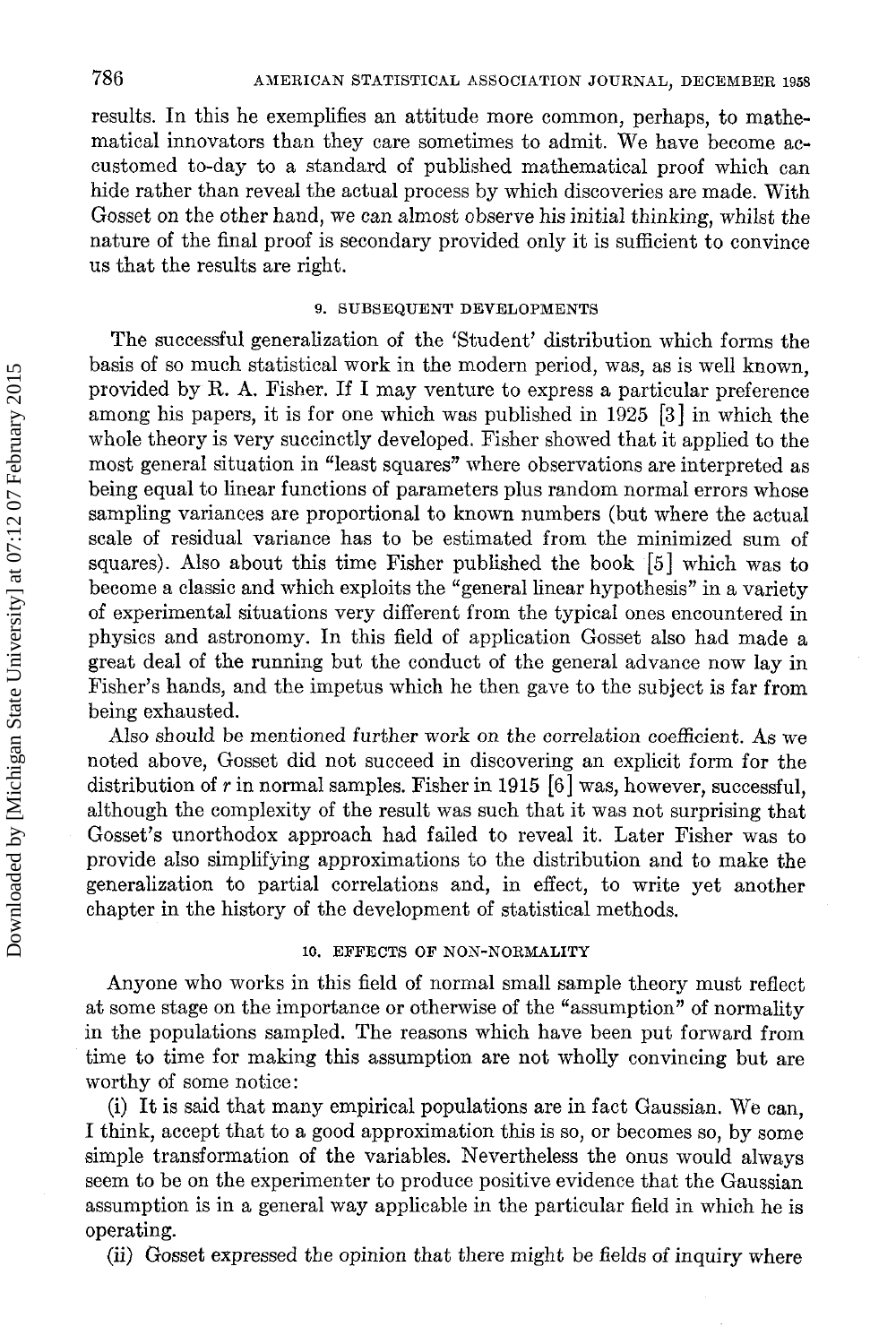skewed populations are expected but where the direction of skewness would not be known beforehand. He seemed to envisage the possibility of a distribution of skewness (equally likely positive and negative)-whether in an actual superpopulation or just in some logical sense is not clear—and by this means the normal theory distribution of *z* might be maintained (c.f. Letter quoted by E. S. Pearson, **[10],** p. 245). This, as it stands, is too vague to be of much assistance.

(iii) We often wish to draw deductions of a symmetrical kind (e.g. confidence limits equally spaced about the mean) and moderate skewness in the population does not affect such statements seriously. This is true but almost as often we wish to make "one-tailed" statements which are affected by skewness.

(iv) There is as a rule no other simpler mathematical assumption than the Gaussian in better accordance with the empirical facts for which at the same time the sampling theory has been worked out in such complete form. Here, perhaps, we are coming close to the real reason why normal theory holds the position it does, but it is not a reason which is convincing to a person who questions the necessity of using any small sample theory at all.

In trying to give weight to these pros and cons it may be helpful to recall just exactly how the presence of skewness in a population does influence the distribution of the quantity  $t=\sqrt{n}(\bar{x}-\mu)/s$ , using now our standard definition. We may note firstly that, if *n* is very large, *t* tends to be normally distributed irrespective of the form of the population sampled (excepting some extreme cases). If *n* is only moderately large, however, M. S. Bartlett [1] has shown that the distribution of *t* differs from the standard normal theory *t* distribution by an amount of order  $n^{-1/2}$ . But the normal theory *t* itself differs from the unit Gaussian distribution only by an amount of order  $n^{-1}$ . If, therefore, we decide to ignore the influence of skewness on the *t* distribution we might well go further and act as if *t* were unit Gaussian. If this position were accepted we would, of course, be returning to the use of the ubiquitous figure 0.67449 for determining probable error from an estimated standard error, despite the fact that the latter may be based on only a moderate number of degrees of freedom. The normal theory *t*-multiple will undoubtedly constitute a refinement if we are *actually* sampling from a Gaussian population, but otherwise, it is difficult to see how we can press its use upon recalcitrant statisticians who say that they have no confidence that their data are Gaussian and that therefore, for simplicity, they are content to use with small samples the multiples which they know are at least valid with large ones. We may reply that there is little chance of making things much worse by using a normal theory t-multiple rather than the unit Gaussian multiple, but we can give no positive assurance that there will be gain.

#### II. CONCLUSION

The expression of inferences from sample to population means in terms of probability has never been free from an admixture of arbitrary elements, e.g. (i) the nature of the law of "facility of error" (or the form to be assumed for the population distribution), and (ii) the nature of prior functions in the Bayes-Laplace method. It was early shown that the effects of this arbitrariness dis-